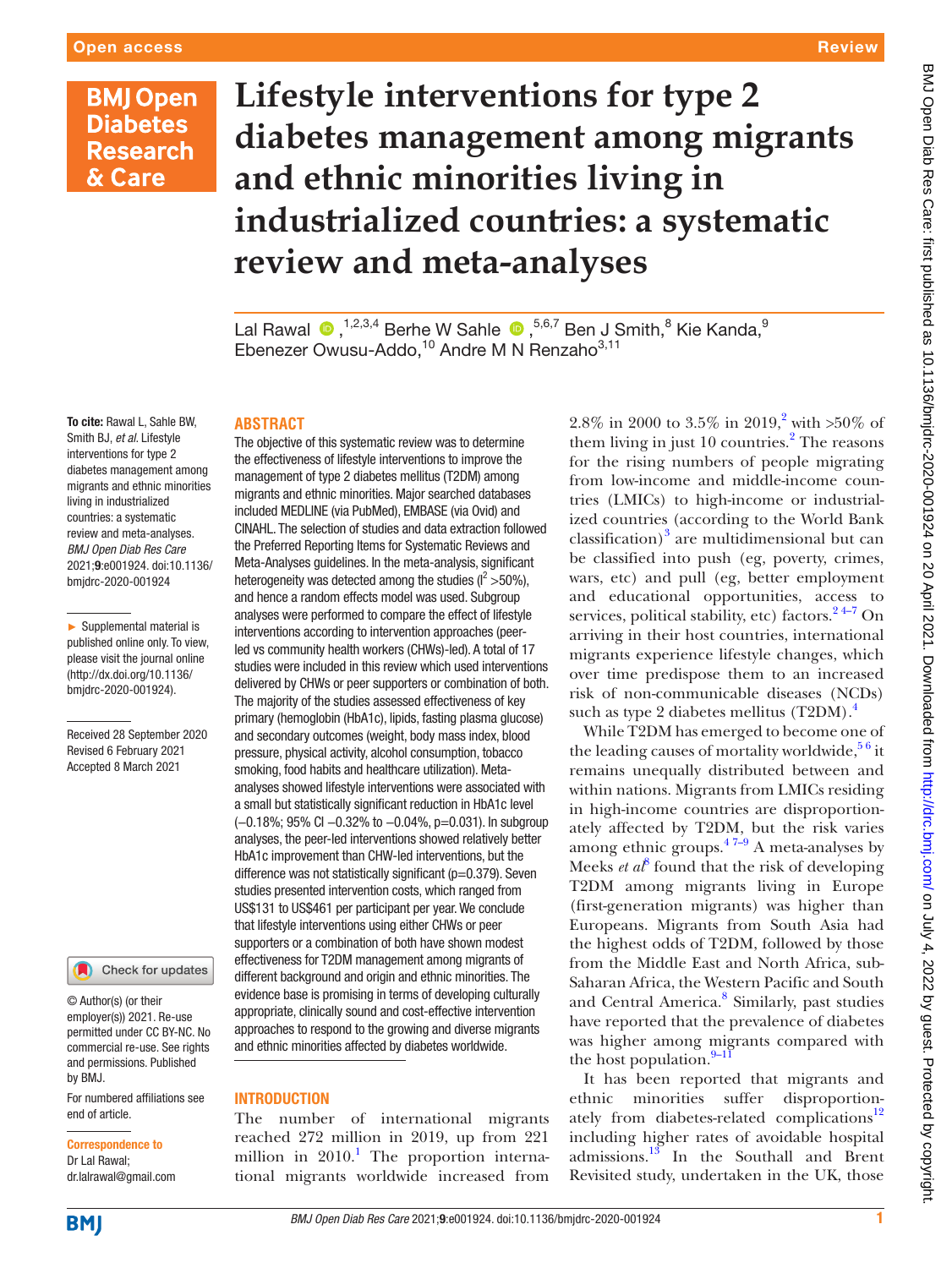originating from South Asia were found to have increased prevalence of both diabetes $^{13}$  $^{13}$  $^{13}$  and cardiovascular diseases compared with white Europeans. $\frac{14}{14}$  $\frac{14}{14}$  $\frac{14}{14}$  Evidence shows that T2DM does not impact all population groups equally as there exists important differences relating to age, sex, ethnicity and family background.<sup>15</sup> Socially disadvantaged groups, including migrants and ethnic minorities, are more likely to be exposed to obesogenic environments and experience more vulnerable lifestyle such as unhealthy eating, physical inactivity, tobacco smoking and excessive alcohol consumption.<sup>16-18</sup>

Despite migration-related and ethnic minorities-related inequalities and inequities in the burden of  $T2DM$ ,  $89$ there is limited evidence of what works in these subpopulations in terms of T2DM prevention and management. Furthermore, migrants and ethnic minority populations remain under-represented in these interventions. $^{12}$ Most of T2DM interventions in high-income countries focus on highly accessible subpopulations and tend to include migrants and ethnic minorities with high levels of English proficiency or the host country's official language.<sup>[4](#page-8-3)</sup> These studies show that lifestyle interventions which focuses on improving healthy eating habits, physical activity, smoking cessation, reducing harmful use of alcohol, social and cultural support and tailored in local language can be effective in preventing the develop-ment of T2DM and associated complications.<sup>[19 20](#page-9-0)</sup> Given the global call in the Sustainable Development Goals  $(SDGs)^{21}$  $(SDGs)^{21}$  $(SDGs)^{21}$  to curb the problem of NCDs and enhance healthy quality of life, there is a critical need for interventions that engage migrants and ethnic minorities to bridge migration-related inequalities in T2DM, and to address their elevated risk of the complications associated with this chronic disease. $22$  This systematic review addresses this gap by addressing following questions: (1) What types of interventions have been used to improve diabetes health outcomes among migrants and ethnic minorities living in industrialized countries? (2) What is the effectiveness of such interventions in improving clinically important primary outcomes such as hemoglobin (HbA1c), blood glucose levels, lipids and secondary outcomes such as weight, body mass index (BMI), diet, physical activity, tobacco smoking, alcohol consumption? and (3) What is the cost of such diabetes interventions?

## **METHODS**

The selection of studies and data extraction followed the Preferred Reporting Items for Systematic Reviews and Meta-Analyses guidelines.<sup>[23](#page-9-3)</sup> The protocol of this review was registered in the Prospective Register of Systematic Reviews (PROSPERO, registration #CRD42020114770).

#### Search strategy and study selection

Articles were identified through a systematic literature search from the MEDLINE (via PubMed), EMBASE (via Ovid), CINAHL and PsychINFO databases between January 2000 and August 2019. The search terms were

developed by a study team member (LR) in close consultation with an experienced medical librarian based on Medical Subject Headings (MeSH) terms with input from the author/s (AMNR). Subsequently, the PubMed search terms were adapted to EMBASE and CINAHL criteria. Further manual searching for additional articles was done using relevant databases including the Cochrane Central Register of Controlled Trials Register, Proquest dissertation, Agency for Health Care Research and Quality and Google Scholar. The search terms were mapped to MeSH terms/subject headings and used with keyword searches. The key terms for searching migrants and those with low socioeconomic status included: ("migrant population" OR "migrants") ("low socio-economic status" OR "ethnic minorities" OR "poor" OR "poverty" OR "disadvantaged" OR "underprivileged" OR "vulnerable") with filters to "Clinical Trial", "Randomized controlled trials"; Publication date from January 1, 2000 to August 31, 2019 and the studies conducted among humans). For diabetes, the MeSH term included: "Diabetes Mellitus Type 2" OR "Glucose Intolerance" OR "Diabetes prevention" OR "Diabetes Complications". The search strategy employed for Medline is attached as [online supplemental appendix](https://dx.doi.org/10.1136/bmjdrc-2020-001924) [1](https://dx.doi.org/10.1136/bmjdrc-2020-001924).

The titles and abstracts of the articles retrieved were screened by LR to exclude articles that did not meet our inclusion criteria. LR further reviewed the full text of the remaining articles and selected eligible full-text articles, which was checked by BWS. Discrepancies were resolved by consensus with BJS and AMNR. References for each of the studies were screened for potential studies missed out in the search.

#### Inclusion and exclusion criteria

Studies were included if: (1) they were lifestyle or behavioural intervention studies undertaken to improve management of T2DM among migrants and ethnic minorities residing in host industrialized countries; (2) management of T2DM was undertaken using nonpharmacological interventions and (3) they reported diabetes primary outcome HbA1c. The international migrants were defined according to the United Nations<sup>2 24 25</sup> and WHO<sup>26</sup> classifications as those individuals who have crossed their state boundaries and have been staying in the host countries for various reasons[.2 24 25](#page-8-1) This includes temporary labour migrants; irregular, illegal or undocumented migrants; highly skilled and business migrants; refugees; asylum seekers; those experiencing forced migration; migrants uniting with their families; return migrants and long-term, lowskilled migrants.

All forms of intervention studies were included regardless of the setting (community or health facility based). Studies were excluded if: (1) published in languages other than English or (2) were reported in reviews, qualitative studies, editorials, abstracts, theses, books, case reports and letters to the editor. If publications presented data from the same study, only the publication with the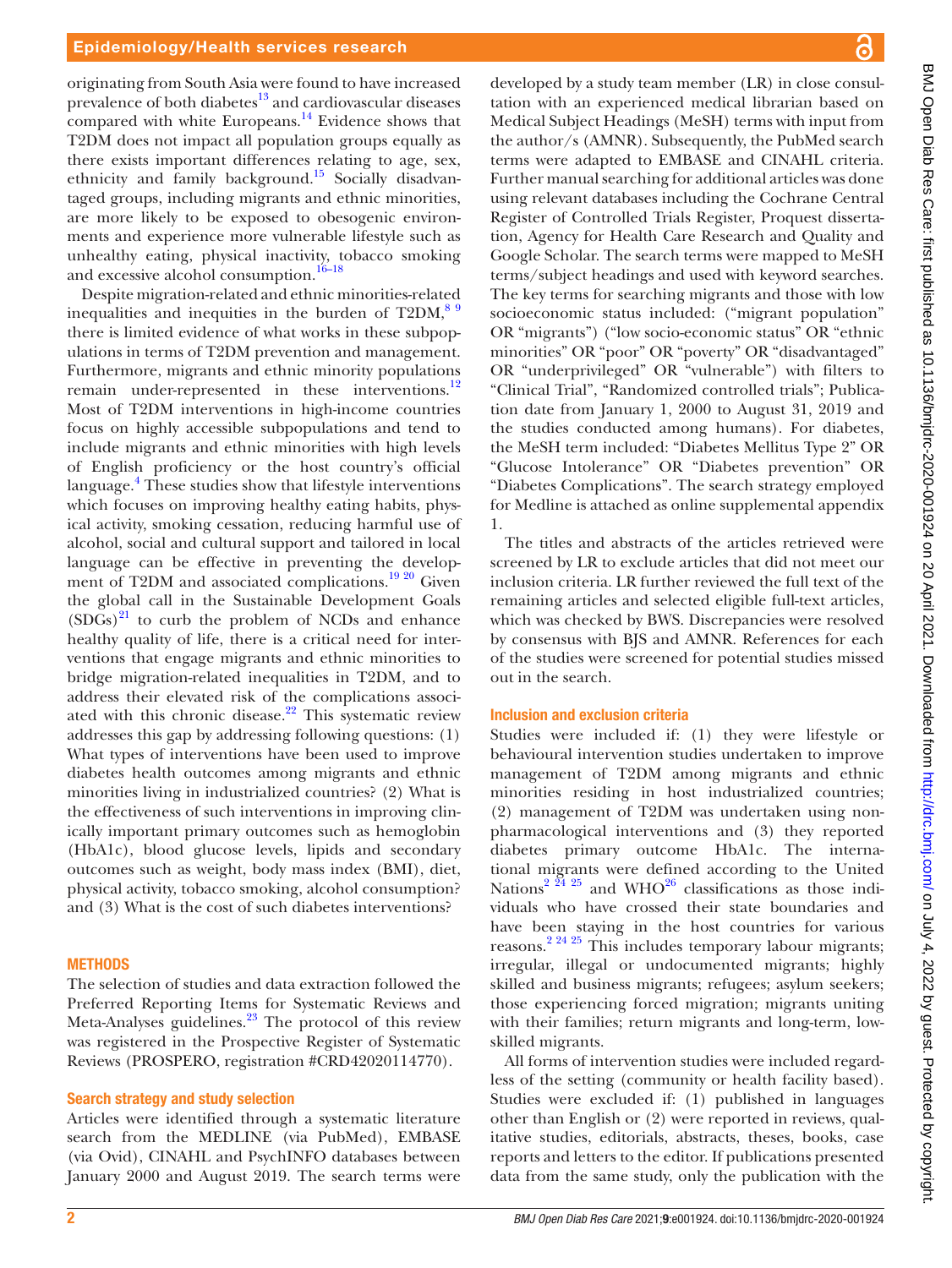largest sample size, which measured the T2DM or its components, was included.

#### Quality assessment of the studies

The quality of the studies included in the review was assessed using the 'quality assessment tools for intervention studies' as recommended by the National Collaborating Centre for Methods and Tools.<sup>27</sup><sup>28</sup> The assessment covered selection bias, study design, confounders, blinding, data collection methods, intervention integrity, method of analysis, withdrawals and dropouts. For each section, a methodological rating of strong, moderate or weak was given, which led to an overall study rating. The results of the quality assessment were used as part of the criteria in rating the quality of evidence. LR reviewed the full-text articles for quality assessment, which was checked by BWS. Discrepancies in terms of quality assessment were resolved by consensus with BWS and AMNR.

#### Data extraction and synthesis

Relevant data from each of the selected studies were extracted using an Excel spreadsheet for this review. These data included: first author; study title; country of study; sample size; sociodemographic characteristics of participants; study design; random allocation; follow-up; intervention methodology and persons involved in implementing the intervention; an assessment of the quality of evidence and intervention outcomes (primary and secondary outcomes). Where more than one paper was published reporting outcomes from the same study, these were cross-checked to determine the presence of additional relevant information.

#### Data analyses and heterogeneity of studies

We undertook meta-analyses of those studies providing the data on mean changes of HbA1c levels among both intervention and control groups and both at baseline and at follow-up. Seven studies provided these data and were included in the meta-regression analyses. Data were analyzed to measure the pooled mean difference of HbA1c levels among the migrants and ethnic minorities who received lifestyle interventions compared with the usual care groups. Subgroup analyses were performed to compare the effect of lifestyle interventions according to intervention approaches (peer-led vs CHW-led). We assessed heterogeneity using the  $I^2$  statistic and a random effects model was used due to the heterogeneity of the studies  $(I^2 > 50\%)^{29}$  that may have resulted because of the differences in sample size, study design, intervention design and outcome measures. Publication bias was assessed using Begg's adjusted rank correlation test, Egger's regression asymmetry test, and visual inspection of funnel plots.<sup>30</sup>

#### RESULTS

#### Identification of studies

The search of different databases yielded 4367 studies. A total of 1892 non‐duplicated publications were screened.

The titles and abstracts were screened for 188 studies and after removing reviews, duplicate studies, noninterventional lifestyle studies and studies in native rather than migrant and ethnic minority populations, 47 studies met full-text review criteria. The full-text manuscripts were reviewed and further assessed for eligibility and finally, 17 studies met inclusion criteria and were included in this review. Seven studies which provided required data were included in the meta-analyses [\(figure](#page-3-0) 1).

#### Participants characteristics and study designs

The characteristics of the studies included in this review are summarised in [online supplemental table 1.](https://dx.doi.org/10.1136/bmjdrc-2020-001924) The studies were conducted in the USA (n=13,  $76.5\%$ ),  $31-43$ the UK  $(n=2)$ ,  $^{44}$ ,  $^{45}$  Spain  $(n=1)$ <sup>46</sup> and the Netherlands  $(n=1)$ .<sup>47</sup> Eight studies were conducted among migrants of European, Caucasian, American, Mexican or Middle East background,  $31-35$  40 41 46 five among those of black and African backgrounds<sup>36-39 42</sup> and four<sup>43-45 47</sup> among South Asian migrants. Altogether, there were 5018 total participants with T2DM included in these studies. The total participants in each intervention ranged from  $77<sup>42</sup>$ to  $868<sup>45</sup>$  with mean age of the participants ranged from  $49.6^{41}$  to 60 years.<sup>42</sup> The majority of the studies were randomized controlled trials (14/17), while three used prospective randomized, repeated measures $40$  and experimental pre-test-post-test designs.<sup>35 41</sup>

#### Intervention characteristics and outcome measures

The majority of the interventions were delivered by either trained community health workers  $\left(\frac{CHWs}{34-38\frac{40\frac{41}{43-47}}{41}}\right)$ or by peer supporters/leaders.<sup>31–33 39</sup><sup>42</sup> The World Health Organization Study Group in 1989 defined CHWs as members of communities who are supported by the health system but not necessarily a part of its organization, and have shorter training than professional workers[.48](#page-9-20) Dennis defined peer supporters as 'a person who has experiential knowledge of a specific behaviour or stressor and similar characteristics as the target population'.[49](#page-9-21) The intervention duration ranged from 3 weeks (one study) to 6 months (five studies) and 10–12 months (nine studies). All studies assessed primary outcomes, such as HbA1c or fasting plasma glucose, as well as the secondary outcomes such as weight, BMI, physical activity level, tobacco smoking, alcohol consumption, food habit and healthcare utilization. Altogether, 11 studies reported use of insulin medication for T2DM treatment at baseline, which ranged from 5.8% in study by Brown *et*   $a^{41}$  $a^{41}$  $a^{41}$  to 71.5% by Long *et al.*<sup>[42](#page-9-14)</sup>

## Peer support interventions

Most interventions were based on the chronic disease self-management approach. Lorig *et al* implemented a 6-week diabetes self-management program delivered by peer leaders, where participants received a 2.5-hour weekly program, followed by an automated telephone call.<sup>31</sup> Participants were given the option of listening to 90 min vignettes about various aspects of diabetes, and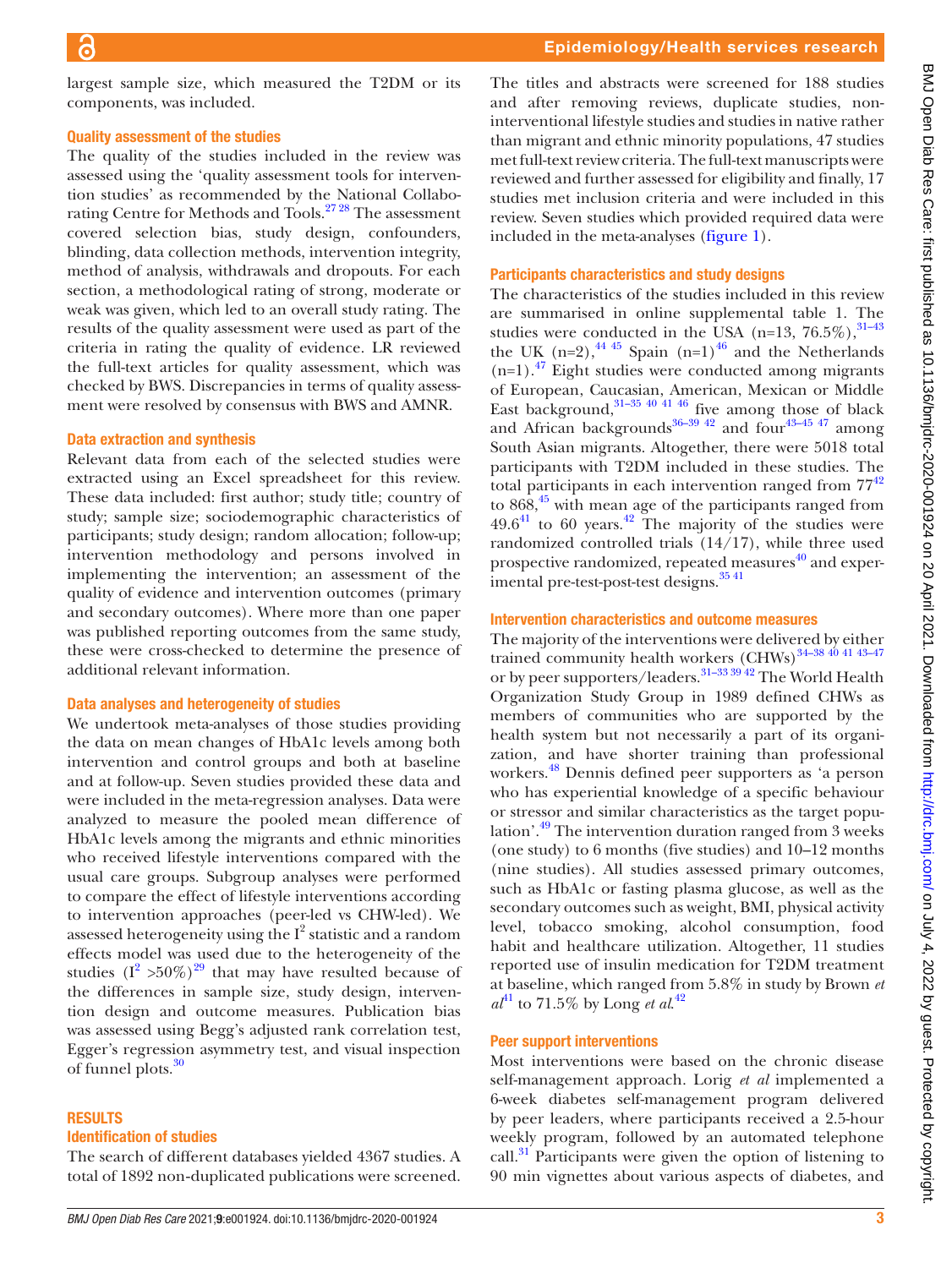# Epidemiology/Health services research



<span id="page-3-0"></span>Figure 1 Systematic review flow diagram. DM, diabetes mellitus; HbA1c, hemoglobin A1c; T1DM, type 1 diabetes mellitus.

each of 15 vignettes was offered twice over 15 months.<sup>[31](#page-9-8)</sup> Safford *et al* paired the participants with peer coaches and were provided with diabetes self-management education, followed by telephone calls by coaches on a weekly basis for the first 8 weeks, then monthly for a total of 10 months. Thom *et al*<sup>[33](#page-9-22)</sup> tested a 6-month intervention in which peer coaches helped patients to design action plans and provided regular support (via phone calls and face-to-face meeting). Similarly, Lujan *et*  $a^{34}$  and Long *et*  $a^{42}$  $a^{42}$  $a^{42}$  also used peer coaches using both face-to-face and telephone calls.

# CHWs-led interventions

Philis-Tsimikas *et al*<sup>[32](#page-9-23)</sup> tested an intervention delivered by a combination of CHWs and peer educators over 6 months.

The intervention participants attended 8-weekly 2-hour diabetes self-management classes run by the CHWs along with subsequent monthly support groups led by a trained peer educator. In a study by Islam *et al*, [43](#page-9-13) trained CHWs provided five 2-hour monthly group educational sessions and two one-on-one visits lasting ~90 min each. The intervention contents were culturally and linguistically adapted for Bangladeshi community members. Middelkoop *et al* implemented CHW-led (nursing staff and a dietician) education sessions over a period of 3 months (three visits at least), followed by subsequent monthly support.<sup>47</sup> In an intervention by Culica *et al*, [35](#page-9-18) patients were provided with three 60 min individual education sessions, followed by 60 min quarterly assessment and case management visits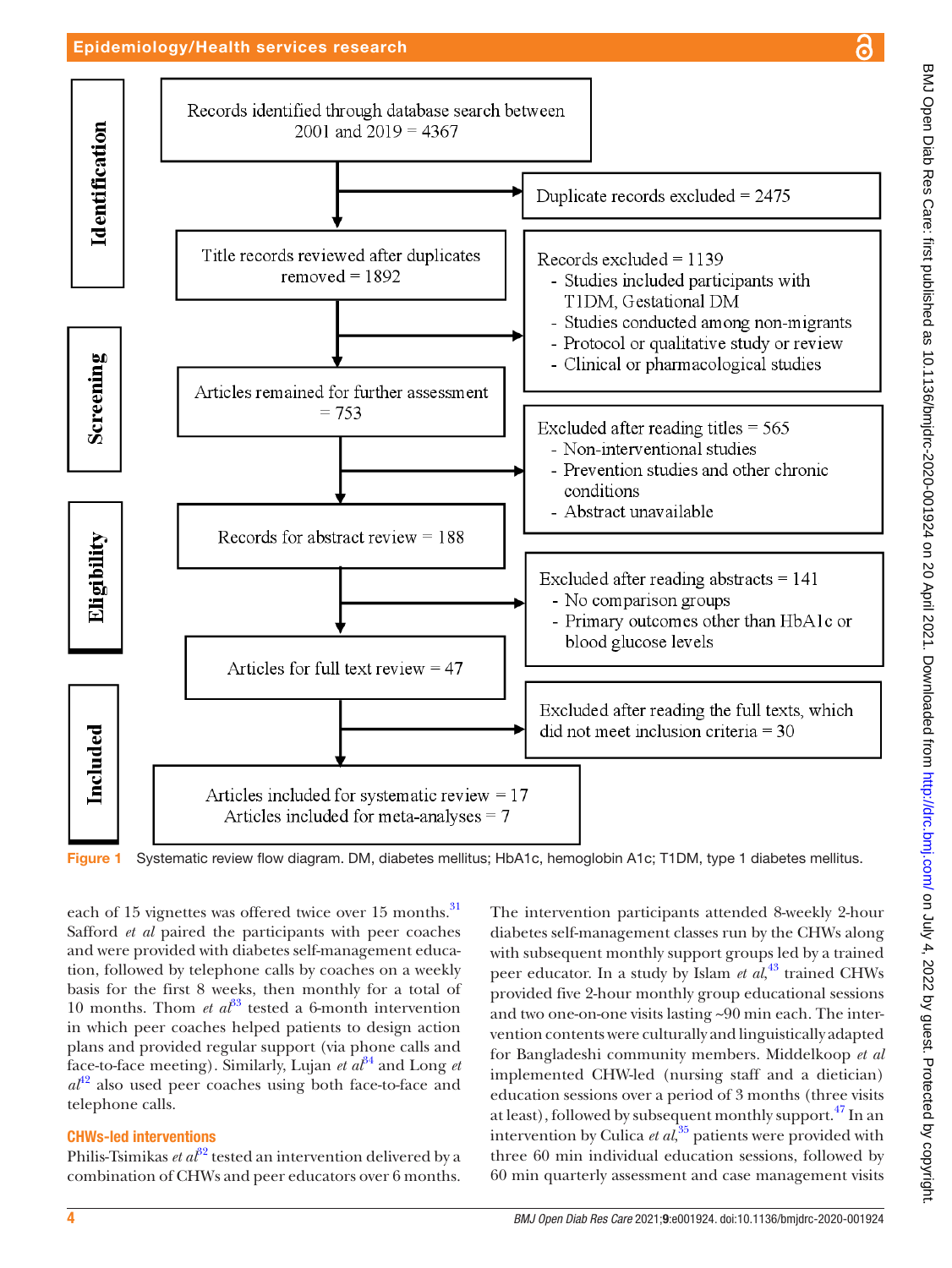by bilingual CHWs, over a 12-month period. Frosch *et*  $a^{\beta 7}$ implemented 6-month intervention package consisting of a short video on lifestyle change, a workbook and five sessions of telephone coaching by a trained diabetes nurse. Lima *et al*<sup>[46](#page-9-10)</sup> engaged general practitioners (GPs) to undertake diabetes management assessment, and to provide advice, counseling and clinical care to partic-ipants over 12 months.<sup>[46](#page-9-10)</sup> Studies by Kangovi *et al*<sup>36</sup> and Brown *et al*<sup>40</sup> also used CHWs to facilitate discussion and lifestyle interventions over 6 and 12 months, respectively.

#### Combination of CHWs and peer support

Keyserling *et al*<sup>38</sup> used both the CHWs and peer leaders and the intervention lasted for 12 months. In a study by Brown *et al*<sup>[41](#page-9-16)</sup>, the participants in the 'compressed' group received 8 weekly 2-hour educational sessions followed by support sessions held at 3, 6 and 12 months, whereas the participants in the extended group received a series of 12 weekly 2-hour sessions on diabetes self-management, followed by 14 2-hour support group sessions. $^{41}$  The studies by O'Hare *et al*<sup>44</sup> and Bellary *et al*<sup>45</sup> used trained multilingual workers and diabetes specialist nurse.

#### Risk of bias of the included studies

The overall quality of the studies was determined as moderate for 14 studies and weak for 3 [\(online supple](https://dx.doi.org/10.1136/bmjdrc-2020-001924)[mental table 2](https://dx.doi.org/10.1136/bmjdrc-2020-001924)). The quality of the recruitment of participants in ensuring representative samples of the target populations was determined as moderate in seven studies and weak in the remaining studies. Two studies specified a sampling frame for recruitment of participants,  $33\frac{37}{10}$  with another 15 studies relying on referrals from GPs, engagement with community health clinics or by advertisement. The study design was assessed strong for one RCT,<sup>39</sup> moderate for  $14$  RCTs<sup>31–34 36–38 40 41 43–47</sup> and weak for two studies[.35 42](#page-9-18) Because of the nature of the studies, which require lifestyle interventions for patients with T2DM, the intervention was not blinded in any of the studies, but three studies mentioned that the persons involved in assessing outcomes were blinded.<sup>[31 32 39](#page-9-8)</sup>

The quality of data collection methods was determined as strong in one study,<sup>31</sup> weak in three studies<sup>[32 42 46](#page-9-23)</sup> and moderate in the remainder. All studies described the procedures for collecting both the primary and secondary outcomes and mentioned that they used validated measurement tools. All studies used accredited laboratories for measuring HbA1c and lipids. Four studies were classified as strong which provided details for withdrawal and dropout of participants,  $31\,32\,37\,38$  10 as moderate $^{33}$   $^{35}$   $^{39-45}$   $^{47}$  and  $\rm 2$  as weak.  $^{34}$   $^{36}$ 

In terms of intervention integrity, two studies were considered as strong<sup>31 38</sup> and the remainder as moderate. The studies rated as strong provided details including intervention development, the theoretical basis, intervention frequency, compliance and the methods of providing follow-up contacts for participants.<sup>31</sup> 38</sup> Those studies rated as moderate described what was delivered for both the interventions and the control arms and the

duration of the intervention and follow-up.[32–37 39–41 43–47](#page-9-23) No studies provided information about the fidelity and consistency of the lifestyle interventions delivered to participants or reported on possible contamination by lifestyle interventions which were not related to the study.

Assessment of quality in terms of analysis and adjustment of confounders was determined as strong in four studies,  $33\frac{37\frac{39\frac{41}{44}}{45}}{8}$  weak in four studies  $32\frac{34\frac{38}{42}}{42}$  and as moderate in the remainder.<sup>31 35 36 40 43 46 47</sup> Three studies used intention-to-treat (ITT) analyses and adhered to the Consolidated Standards of Reporting Trials guidelines.[33 37 41](#page-9-22) Two studies used complete cases only with no imputed data for those lost to follow-up. [33 37](#page-9-22) The studies rated as moderate on this criteria provided basic information about assessment of relative effect sizes, but no further details such as adjustment for confounding, use of ITT and other steps in analyses.<sup>32</sup> <sup>34 38 40 43 47</sup> The quality of data analyses was determined as strong in 6 studies<sup>[31 33 36 38 39 41](#page-9-8)</sup> moderate in 10 studies<sup>[32 34 35 37 40 43–47](#page-9-23)</sup> and weak in 1 study. $42$  Studies used one-way analysis of covariance (ANCOVA) and two-way ANCOVA to examine differences between the groups at follow-up.<sup>31</sup> 36 38 40 41 Studies used generalized additive mixed models, $39$  and a linear mixed model and logistic regression.<sup>33</sup> Other studies used paired t-tests, whereas one study provided no details about the statistical tests used. $34$  See [online supple](https://dx.doi.org/10.1136/bmjdrc-2020-001924)[mental table 2](https://dx.doi.org/10.1136/bmjdrc-2020-001924) file for details.

#### Meta-analyses findings

Seven studies that provided data on mean change in HbA1c levels were included in the meta-regression analyses. Findings show lifestyle interventions delivered among the migrant and ethnic minorities adults with diabetes are associated with a small but statistically significant reduction in HbA1c level of −0.18% (95% CI  $-0.32\%$  to  $-0.04\%$ , p=0.031) ([figure](#page-5-0) 2). In subgroup analyses ([figure](#page-5-1) 3), the peer-led interventions showed relatively better outcomes in terms of HbA1c reduction compared with CHW-led interventions (−0.24%, 95% CI −0.40% to −0.08%, p=0.177 vs −0.18%, 95% CI −0.32% to −0.04%, p=0.031), but the difference was not statistically significant (p=0.379). Because of a small number of studies included in meta-analyses (seven studies), we were unable to perform analyses for secondary outcome measures such as BMI. In the efforts of obtaining necessary data (mean and SD of HbA1c changes at follow-up) required for meta-analyses, we communicated personally with the corresponding authors of the studies, however we were unable to obtain such data.

#### Intervention effectiveness

The findings concerning the effectiveness of different intervention approaches are described below.

#### Peer support interventions

Most of the peer support interventions showed modest levels of effectiveness on clinical and behavioural outcomes including HbA1c, lipids level, BMI, health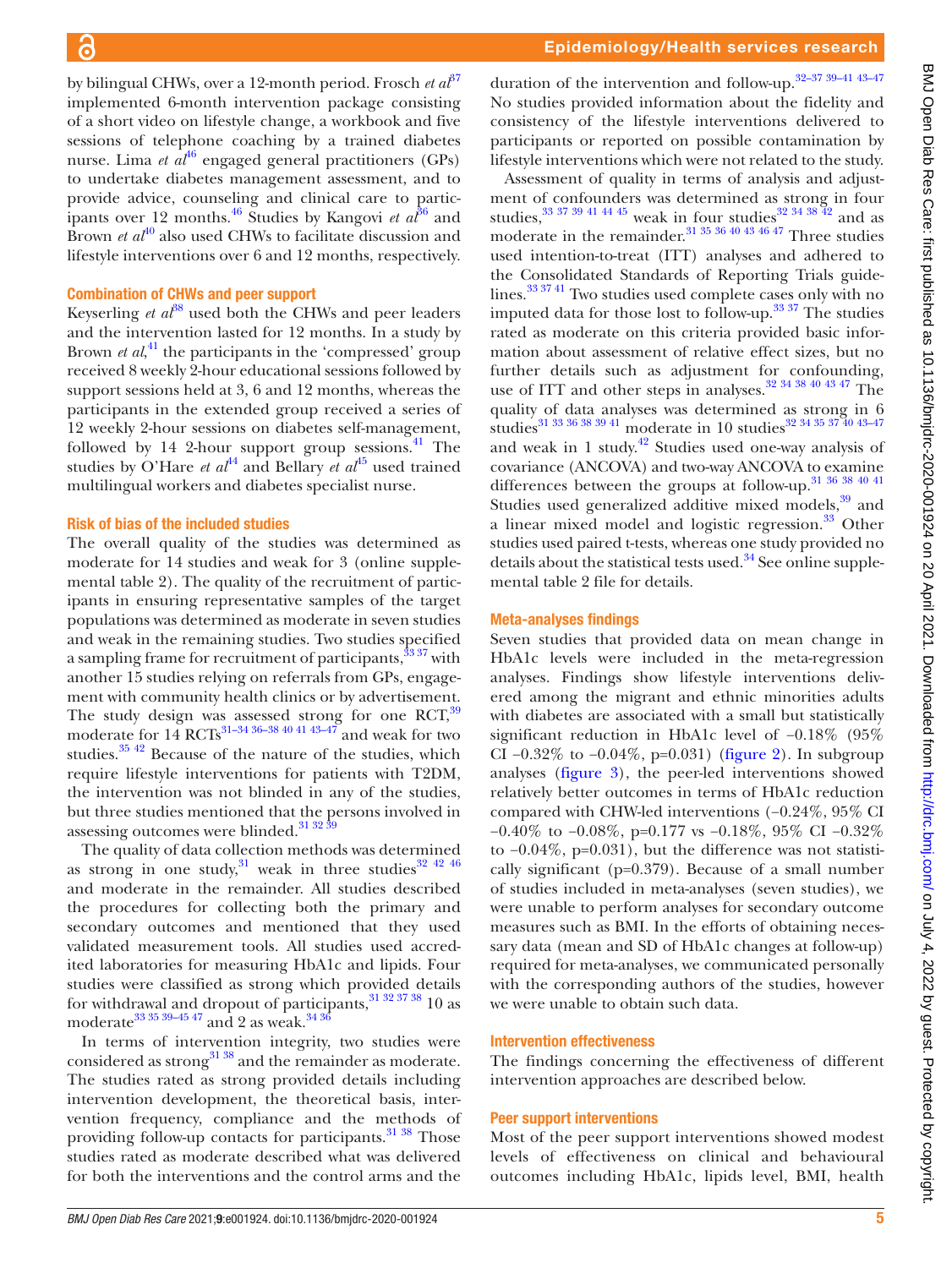

<span id="page-5-0"></span>

<span id="page-5-1"></span>Figure 3 Subgroup analyses accessing the effect of lifestyle interventions by peer support and community health workers (CHW)-led interventions.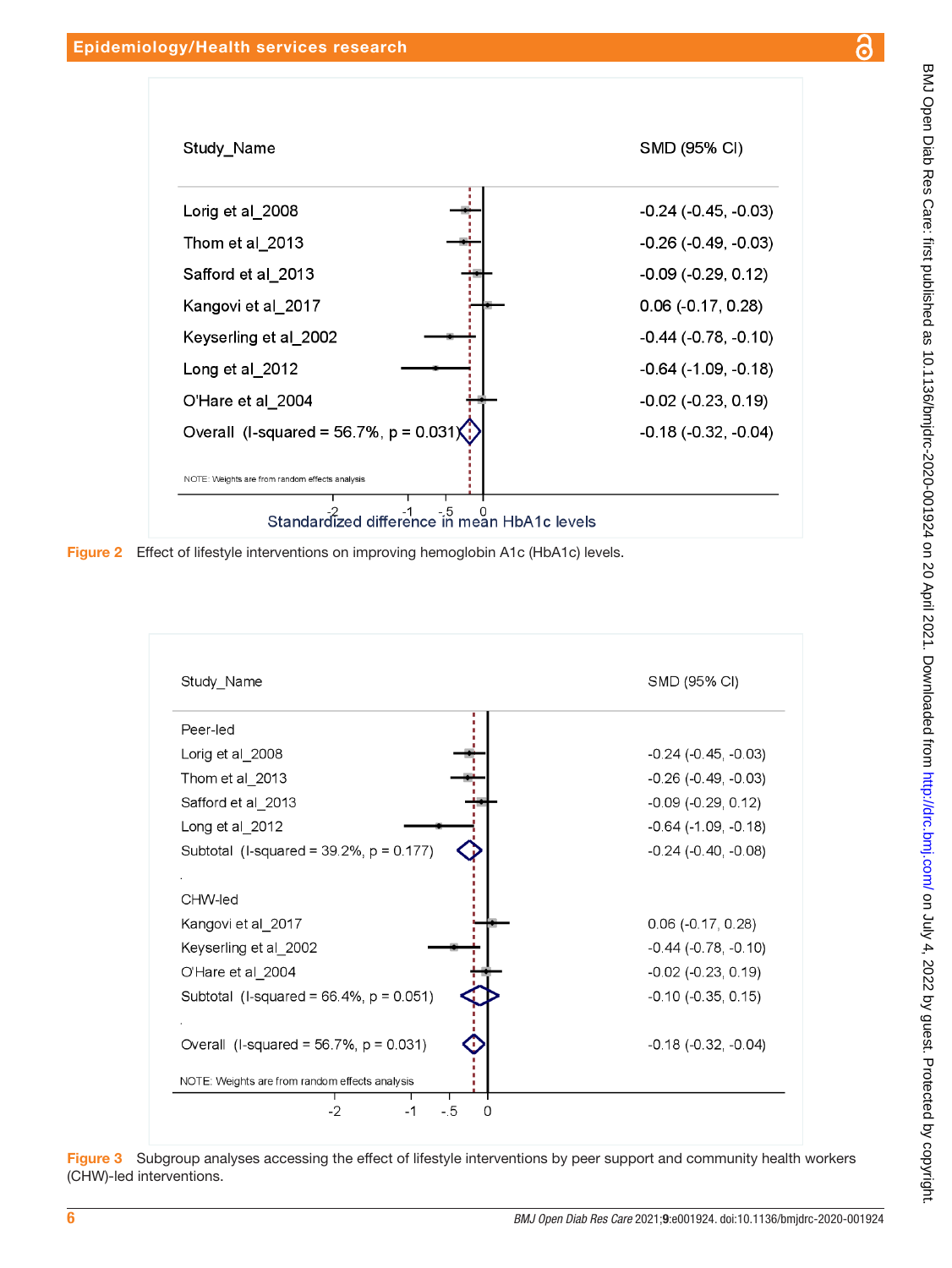distress level, self-reported health outcomes, etc. Lorig  $et \text{ } a\text{ } b\textsuperscript{3}$  reported intervention participants improved HbA1c levels by 0.41% vs 0.05% in control participants, after 6 months. Furthermore, the intervention participants improved HbA1c levels of 0.32% at 18 months and the changes were statistically significant  $(p=0.030)$ .<sup>31</sup> The intervention also improved secondary health outcomes including health distress levels, selfreported health status and symptoms of hypoglycemia and hyperglycemia.<sup>31</sup> Thom *et al* reported that participants who received peer coaching reduced mean levels of HbA1c from 10.14% at baseline to 8.98% at 6 months follow-up, compared with the usual care participants (baseline 9.84%, follow-up 9.55%).<sup>33</sup> Safford *et al*<sup>[39](#page-9-26)</sup> reported that there was almost no reduction of HbA1c levels from baseline (HbA1c levels 8.0% vs 7.9%) to the 10 months follow-up in both the intervention (changes HbA1 −0.004) and control participants (HbA1c 0.070), however, the intervention was promising in improving secondary outcomes such as diabetes distress scores.<sup>[39](#page-9-26)</sup> A study in the USA which used bilingual peer leaders (known as 'Promotoras') found significant improvement in HbA1c levels from 8.21% at baseline to 7.76% at 6-month follow-up in the intervention arm compared with increment in HbA1c levels from 7.71% to 8.01% among the usual care participants.<sup>[34](#page-9-19)</sup>

#### CHWs and primary care interventions

The interventions that used either CHWs or nurse practitioners also showed overall improvement in both primary and secondary outcomes. For example, Culica *et*   $a^{35}$  reported that patients who made all recommended health clinic visits in their study had HbA1c levels reduced from 8.14% at baseline to 7.00% at 12 months follow-up, compared with those patients who had partial health clinic visits. Two studies conducted among mostly African-American samples using CHWs found improve-ments in HbA1c levels.<sup>[36 37](#page-9-12)</sup> Intervention participants improved HbA1c level from 8.7% at baseline to 8.3% at 6-month follow-up compared with almost no changes in the usual care arm.<sup>[36](#page-9-12)</sup> Frosch *et al*<sup>37</sup> reported that the intervention participants reduced HbA1c levels from 9.4% at baseline to 8.9% at 6-month follow-up and the usual care participants from 9.8% to 9.2%. Two studies which used multilingual link workers and diabetes nurse in the UK among South Asian migrants achieved moderate improvement in clinical and behavioral outcomes among the intervention patients compared with the controls.<sup>[44 45](#page-9-9)</sup> Islam *et*  $a t^{43}$  using trained CHWs found intervention effectiveness in improving patientcentered outcomes (knowledge, physical activity and diet, etc) among Bangladeshi migrants with T2DM living in the USA. Lima *et al*, [46](#page-9-10) using general practices to provide diabetes self-management education found improvement of HbA1c levels from 8.89% at baseline to 8.19% at follow-up in intervention participants and usual care participants from 8.93% to 8.28%.

#### Combined peer support, CHW and telephone support interventions

Overall, the lifestyle interventions that used a combination of CHWs and peer supporters showed effectiveness in terms of improving both clinical and behavioural outcomes. Tsimikas *et al*<sup>[32](#page-9-23)</sup> reported significant improvement in HbA1c levels in the intervention arm at both 4-month and 10-month follow-ups compared with the usual care participants. At 4 months, the intervention participants reduced HbA1c levels from 10.5% at baseline to 9.0% and the reductions remained almost unchanged at the 10 months follow-up. The usual care participants also improved HbA1c levels from 10.3%, at baseline to 9.1%, at 4 months, however this increased to 9.7%, at 10 months. This intervention also improved other secondary outcomes including BP, BMI and body weight. Brown *et al*<sup>41</sup> reported that HbA1c levels among the intervention participants reduced by 1.4% below the mean of the usual care participants; however, the mean level of HbA1c was still >10.0%.<sup>40</sup> Another study by Brown *et al*<sup>[41](#page-9-16)</sup> found that extended interventions were equally effective in improving both primary and secondary outcomes among Mexican American adults with T2DM. These include HbA1c, fasting plasma glucose and knowledge about diabetes. However, Keyserling *et al*<sup>[38](#page-9-25)</sup> found almost no changes in HbA1c levels in both the intervention and control participants. See [online supplemental table 3](https://dx.doi.org/10.1136/bmjdrc-2020-001924) file for details.

#### Cost-effectiveness of the interventions

Most of the studies included in this review did not assess cost-effectiveness of the interventions or undertake costbenefit analyses. Only five studies reported cost-related information. Lorig *et al*<sup>[31](#page-9-8)</sup> reported that the direct costs of the Spanish diabetes self-management program implemented over a 18-month period were approximately US\$250 per participant over 18 months. The community-based diabetes education program by Culica *et al*<sup>35 50</sup> reported that the cost per patient was US\$461, which included the CHW salary, glucose monitors and testing strips, but excluded medication expenses. The glucose monitors and testing strips were the largest items of expenditure. A study by Brown *et al*<sup>41</sup> estimated the general cost of an intervention that included health personnel and foods necessary for meal preparation.<sup>40</sup> The cost of per person was estimated at US\$384 for 12 months. In another study, Brown *et al*<sup>[41](#page-9-16)</sup> estimated the cost for compressed and extended versions of lifestyle interventions, reporting that the total cost per person for the former was US\$131, whereas for the latter it was US\$384 per person. These figures include cost of educational sessions, support group sessions and foods provided during the sessions. A study O'Hare *et al*<sup>[44](#page-9-9)</sup> conducted among South Asian migrants reported the cost of intervention per patient as GB£264 per year and staff cost GB£365 per patient with diabetes per year. Another study by Bellary *et*  $a^{45}$  $a^{45}$  $a^{45}$  implemented for a long term reported a cost of intervention per patient of GB£434 (GB£406 net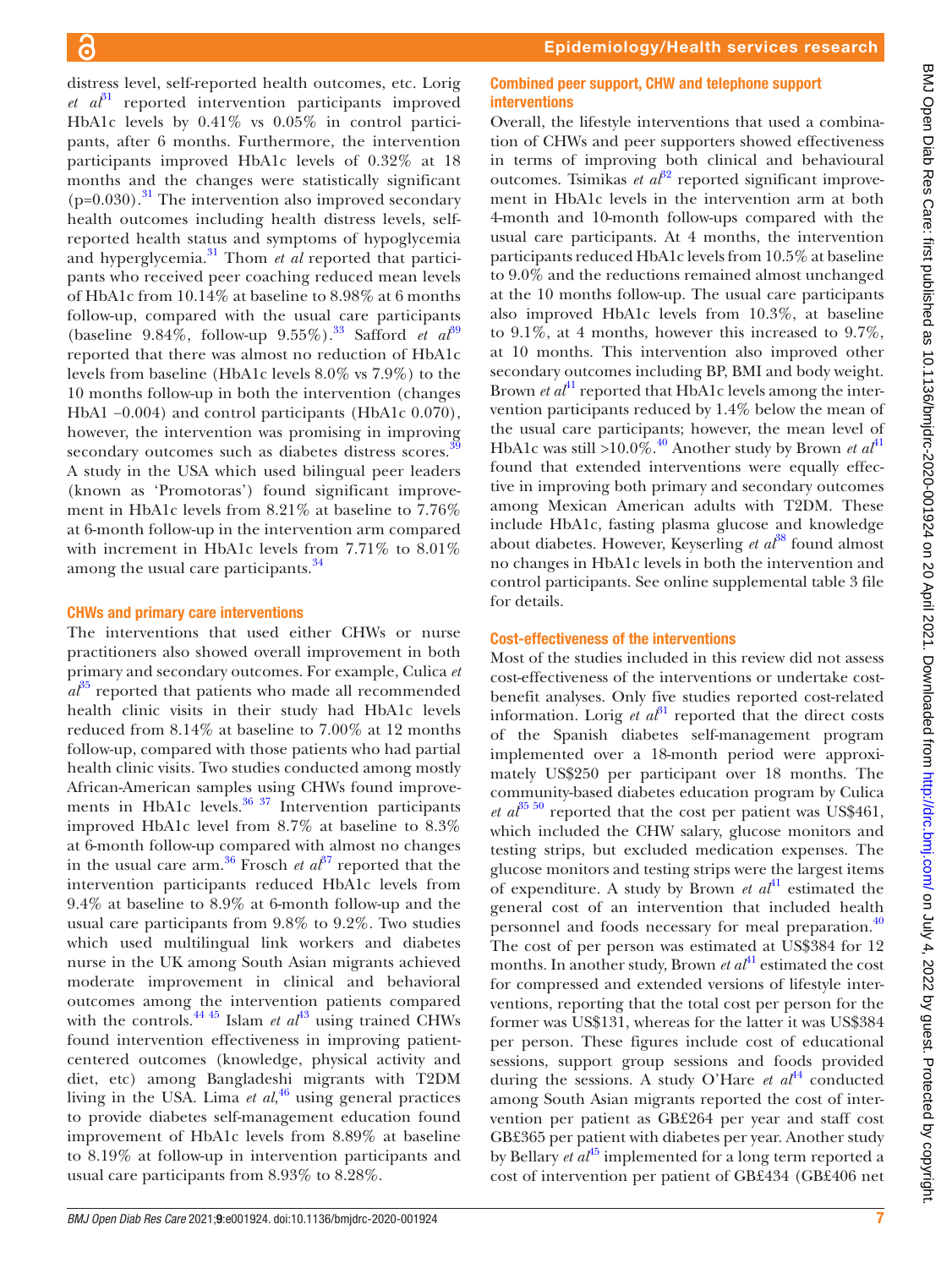service and GB£28 net prescribing costs) for the duration of 2 years. This study also reported the incremental costeffectiveness ratio to GB£28 933 per quality-adjusted life year gained.

#### **DISCUSSION**

In this review, we have presented a synthesis of evidence concerning interventions to support the management of diabetes using non-pharmacological, lifestyle change approaches among migrants and ethnic minorities residing in industrialized countries. The migrants and ethnic minorities were part of the interventions in this review included Hispanic population, African-Americans, Latinos-Americans, South Asians and Caucasians and Romanies. This systematic review found that lifestyle interventions delivered by CHWs or peer supporters (or a combination of these) can improve diabetes selfmanagement among these priority subgroups, shown by modest effects on clinical and behavioural outcomes. We did not observe comparable difference in terms of intervention effectiveness among and between the subgroups who received either peer support or CHW-led or combination of these interventions. The evidence examined in this review suggests that lifestyle intervention programs delivered by CHWs or local volunteer or peer supporters or those with a bilingual background were effective.

The meta-analyses findings showed lifestyle interventions were moderately effective in reducing HbA1c levels among the migrants and ethnic minorities. These findings are comparable with recent systematic reviews and meta-analyses, which have found that lifestyle interventions using peer support have positive impacts on clinical outcomes such HbA1c levels, as well as diabetes self-management knowledge and practices. Patil *et al* included 17 studies published between 2000 and 2015 and reported that peer support interventions using lifestyle management approaches were effective in reducing HbA1c levels by 0.24% (95% CI  $0.05\%$  to  $0.43\%$ ).<sup>51 [52](#page-9-28)</sup> Gatlin *et al*<sup>52</sup> included seven studies in their review conducted between 2006 and 2016, and found that peer support intervention were effective in reducing HbA1c levels among peer education support groups compared with controls.<sup>51</sup> Heterogeneity in terms of sample sizes, study design, intervention design and outcome measures were reported in both reviews. A systematic review by Rawal *et al* also reported that the lifestyle interventions implemented in low -resource settings were effective in improving glycemic control and behavioral outcomes[.20](#page-9-29) Conversely, a recent systematic review by Navodia *et al*, which included four studies conducted among South Asian migrants residing in industrialized countries reported that the culturally appropriate diabetes self-management programs did not show statistically significant outcomes in reducing HbA1c levels.<sup>53</sup>

Our review also showed that lifestyle interventions using CHWs were effective in improving both primary and secondary outcomes.<sup>[34 35 37 46](#page-9-19)</sup> Previous reviews have shown

similar findings.<sup>19 54–57</sup> Palmas *et al*<sup> $57$ </sup> in their systematic review showed that the CHW interventions were effective in bringing modest reduction in HbA1c (of 0.21%, 95 % CI 0.11 to 0.32) compared with the usual care patients. The reduction in HbA1c was found to be larger in studies in which participants had higher mean baseline HbA1c levels. Evidence suggests that because CHWs have in-depth knowledge of their community they are able to provide culturally appropriate services to communities that are medically underserved.<sup>56</sup> However, the roles of CHWs and outcomes achieved can vary greatly, making it difficult to draw conclusions about their overall effectiveness in T2DM interventions. Studies that involved CHWs providing regular telephone support to patients with T2DM have shown positive changes in clinical and behavioral outcomes. $58\frac{59}{1}$  These programs have included CHW coaching, peer support as well as the regular telephone calls, implemented in different low-resource settings and reported positive impacts on T2DM selfmanagement. Furthermore, a systematic review by Vas  $et\ a\ell^{64}$  found that lifestyle interventions were effective in improving diabetes self-management, resulting in reductions in HbA1c, improved diabetes knowledge and self‐ care practices. A systematic review by Henderson *et al*,<sup>[55](#page-9-35)</sup> which included 16 studies suggested that use of bilingual CHWs in culturally and linguistically diverse communities may promote greater uptake of NCD prevention and management programs.

In our review, we endeavoured to systematically assess the cost-effectiveness of the lifestyle interventions implemented among migrants and ethnic minorities. No study reported cost-effectiveness data. While only a few studies reported cost-related information in their interventions, $3^{3}$   $35$   $40$   $41$   $50$  the evidence suggests that lowering blood sugar levels among those people with diabetes has significant benefits in reducing the healthcare cost. $60\,61$ 

#### Limitation

This review focused on assessing the effectiveness of lifestyle interventions for management of T2DM with HbA1c and other biochemical measures as key outcomes but did not include primary prevention interventions. Some primary as well as secondary outcomes to T2DM management such as duration of diabetes, number of patients on oral antidiabetic agents, history of smoking or alcohol, etc are not reported in this review. Another limitation may be bias related to inclusion of studies that were only published in English. While the language, cultural values, background of the participants and access to services/ resources, etc may have significant influence on intervention utilisation and impact, where available, we have therefore reported this information narratively. However, the level of detail provided varies across the included studies and we were unable to quantitatively stratify the findings according to these factors. The generalizability of the findings is also limited as the significant heterogeneity of the study population included in these studies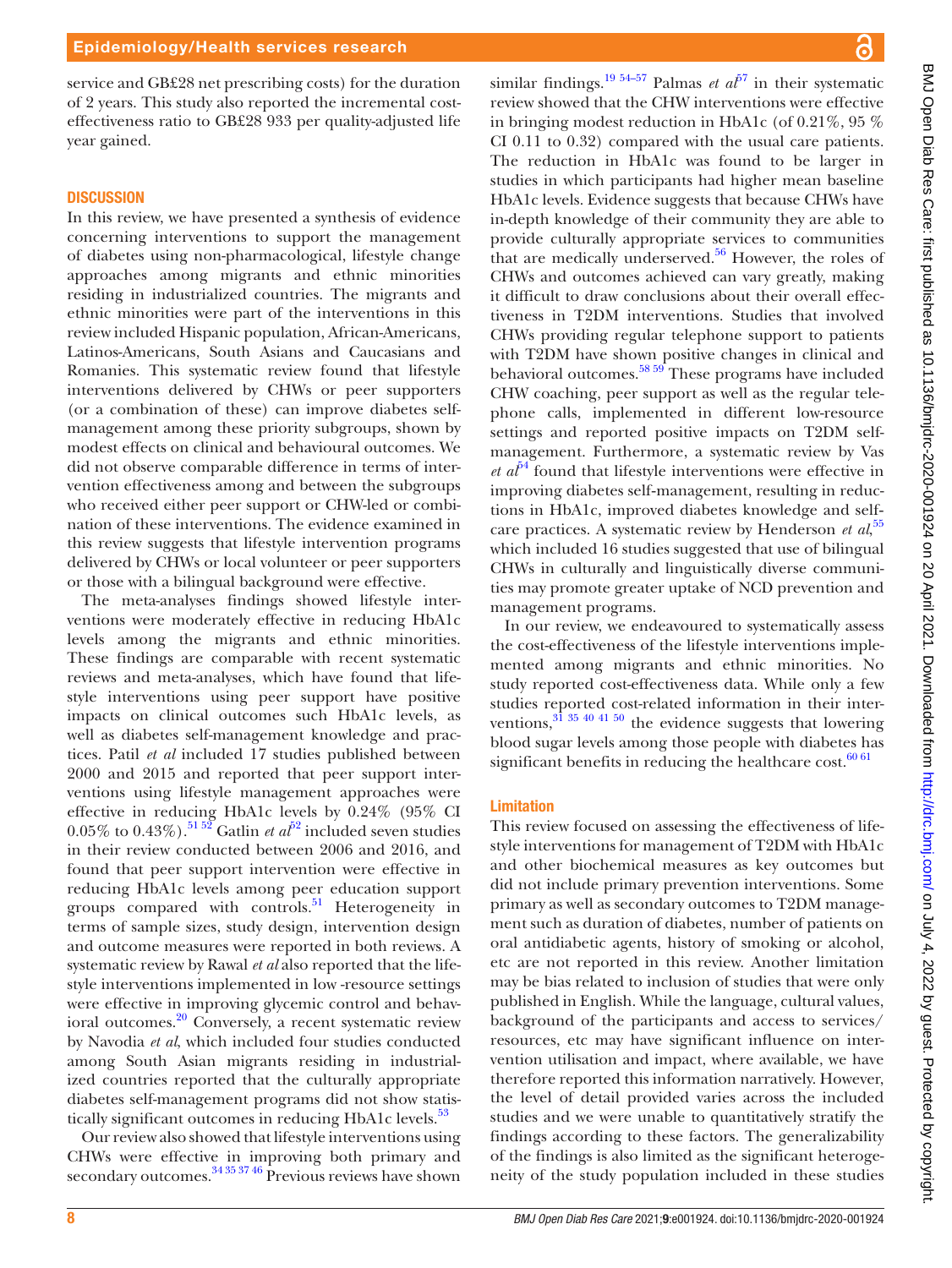was observed in addition to implementation occurring in a limited number of industrialised countries.

# **CONCLUSIONS**

The global estimates show that the rate of migration, particularly from the LMICs to high-income countries, is increasing substantially. The majority of those from migrant and ethnic minorities backgrounds are likely to develop NCDs in their lifetime. Furthermore, there is substantial evidence that migrants and ethnic minorities suffer additional barriers to optimal care, putting them at even greater risk for costly diseases and associated complications. The evidence presented in this review is encouraging as most of the studies using either CHW, peer supporters or a combination of the both have shown improvements in the management of T2DM. There is great potential for developing culturally and linguistically appropriate, clinically sound and cost-effective interventions to respond to the growing and diverse migrant and ethnic minority populations affected by diabetes worldwide.

#### Author affiliations

<sup>1</sup>School of Health Medical and Applied Sciences, Collage of Science and Sustainability, Central Queensland University—Sydney Campus, Sydney, New South Wales, Australia

- <sup>2</sup>Physical Activity Research Group, Appleton Institute, Central Queensland University, Adelaide, South Australia, Australia
- <sup>3</sup>Translational Health Research Institute (THRI), Western Sydney University, Sydney, New South Wales, Australia
- <sup>4</sup>School of Social Sciences, Western Sydney University, Sydney, New South Wales, Australia
- <sup>5</sup>Centre for Mental Health, Melbourne School of Population and Global Health, University of Melbourne, Melbourne, Victoria, Australia
- <sup>6</sup>School of Nursing and Midwifery, Deakin University, Geelong, Victoria, Australia <sup>7</sup> Centre for Quality and Patient Safety Research (QPS), Alfred Health Partnership, Melbourne, Victoria, Australia
- <sup>8</sup>Prevention and Health Promotion, The University of Sydney School of Public Health, Sydney, New South Wales, Australia
- <sup>9</sup>School of Nursing and Midwifery, Western Sydney University, Liverpool, New South Wales, Australia
- <sup>10</sup>Bureau of Integrated Rural Development, Kwame Nkrumah University of Science and Technology, Kumasi, Ghana
- <sup>11</sup>School of Medicine, Western Sydney University, Sydney, New South Wales, Australia
- Contributors LR, BWS, BJS, KK and AMNR contributed conceptualizing the study, drafting the manuscript and finalization. LR, BWS and AMNR contributed in data search, assessment, analyses and results write up. BJS, KK, EO-A and AMNR thoroughly reviewed the manuscript and contributed substantially for necessary revision. LR, BWS, BJS, KK, EO-A and AMNR finally reviewed the manuscript and prepared for submission.
- Funding The authors have not declared a specific grant for this research from any funding agency in the public, commercial or not-for-profit sectors.
- Competing interests None declared.
- Patient consent for publication Not required.
- Provenance and peer review Not commissioned; externally peer reviewed.
- Data availability statement Data are available on reasonable request. All data relevant to the study are included in the article or uploaded as supplemental information. Data are available in a public, open access repository.
- Supplemental material This content has been supplied by the author(s). It has not been vetted by BMJ Publishing Group Limited (BMJ) and may not have been

peer-reviewed. Any opinions or recommendations discussed are solely those of the author(s) and are not endorsed by BMJ. BMJ disclaims all liability and responsibility arising from any reliance placed on the content. Where the content includes any translated material, BMJ does not warrant the accuracy and reliability of the translations (including but not limited to local regulations, clinical guidelines, terminology, drug names and drug dosages), and is not responsible for any error and/or omissions arising from translation and adaptation or otherwise.

Open access This is an open access article distributed in accordance with the Creative Commons Attribution Non Commercial (CC BY-NC 4.0) license, which permits others to distribute, remix, adapt, build upon this work non-commercially, and license their derivative works on different terms, provided the original work is properly cited, appropriate credit is given, any changes made indicated, and the use is non-commercial. See:<http://creativecommons.org/licenses/by-nc/4.0/>.

#### ORCID iDs

Lal Rawal <http://orcid.org/0000-0003-1106-0108> Berhe W Sahle <http://orcid.org/0000-0003-3243-9176>

## **REFERENCES**

- <span id="page-8-0"></span>1 United Nations Department of Economic and Social Affairs Population Division. *Monitoring global population trends*. New York: United Nations, 2020. [https://www.un.org/en/development/desa/](https://www.un.org/en/development/desa/population/migration/data/estimates2/estimates19.asp) [population/migration/data/estimates2/estimates19.asp](https://www.un.org/en/development/desa/population/migration/data/estimates2/estimates19.asp)
- <span id="page-8-1"></span>2 United Nations Department of Economic and Social Affairs Population Division. *International migration report 2019: highlights (ST/ESA/SER.A/439)*. New York: United Nations, 2019.
- <span id="page-8-2"></span>3 The World Bank. The world bank classification on countries Washington DC: the world bank, 2020. Available: [https://](https://datahelpdesk.worldbank.org/knowledgebase/articles/378834-how-does-the-world-bank-classify-countries) [datahelpdesk.worldbank.org/knowledgebase/articles/378834-how](https://datahelpdesk.worldbank.org/knowledgebase/articles/378834-how-does-the-world-bank-classify-countries)[does-the-world-bank-classify-countries](https://datahelpdesk.worldbank.org/knowledgebase/articles/378834-how-does-the-world-bank-classify-countries)
- <span id="page-8-3"></span>4 Renzaho AMN. *Globalisation, migration, and health: challenges and opportunities*. London: Imperial College Press, 2016.
- <span id="page-8-4"></span>5 Khan MAB, Hashim MJ, King JK, *et al*. Epidemiology of type 2 diabetes - Global Burden of disease and forecasted trends. *[J](http://dx.doi.org/10.2991/jegh.k.191028.001)  [Epidemiol Glob Health](http://dx.doi.org/10.2991/jegh.k.191028.001)* 2020;10:107–11.
- 6 International Diabetes Federation. *IDF diabetes atlas, Ninth edition. In: Karuranga S, Malanda B, Saeedi P, et al., eds. 9th ed*. Brussels: IDF, 2019.
- 7 Montesi L, Caletti MT, Marchesini G. Diabetes in migrants and ethnic minorities in a changing world. *[World J Diabetes](http://dx.doi.org/10.4239/wjd.v7.i3.34)* 2016;7:34–44.
- <span id="page-8-5"></span>8 Meeks KAC, Freitas-Da-Silva D, Adeyemo A, *et al*. Disparities in type 2 diabetes prevalence among ethnic minority groups resident in Europe: a systematic review and meta-analysis. *[Intern Emerg Med](http://dx.doi.org/10.1007/s11739-015-1302-9)* 2016;11:327–40.
- <span id="page-8-6"></span>9 Sulaiman N, Albadawi S, Abusnana S, *et al*. High prevalence of diabetes among migrants in the United Arab Emirates using a crosssectional survey. *[Sci Rep](http://dx.doi.org/10.1038/s41598-018-24312-3)* 2018;8:6862.
- 10 Rana A, de Souza RJ, Kandasamy S, *et al*. Cardiovascular risk among South Asians living in Canada: a systematic review and meta-analysis. *[CMAJ Open](http://dx.doi.org/10.9778/cmajo.20130064)* 2014;2:E183–91.
- 11 Abouzeid M, Philpot B, Janus ED, *et al*. Type 2 diabetes prevalence varies by socio-economic status within and between migrant groups: analysis and implications for Australia. *[BMC Public Health](http://dx.doi.org/10.1186/1471-2458-13-252)* 2013;13:252.
- <span id="page-8-7"></span>12 Renzaho A, Polonsky M, Mellor D, *et al*. Addressing migrationrelated social and health inequalities in Australia: call for research funding priorities to recognise the needs of migrant populations. *[Aust Health Rev](http://dx.doi.org/10.1071/AH14132)* 2016;40:3–10.
- <span id="page-8-8"></span>13 Eriksen A, Tillin T, O'Connor L, *et al*. The impact of health behaviours on incident cardiovascular disease in Europeans and South Asians--a prospective analysis in the UK SABRE study. *[PLoS One](http://dx.doi.org/10.1371/journal.pone.0117364)* 2015;10:e0117364.
- <span id="page-8-9"></span>14 Tillin T, Hughes AD, Mayet J, *et al*. The relationship between metabolic risk factors and incident cardiovascular disease in Europeans, South Asians, and African Caribbeans: sabre (Southall and Brent revisited) Prospective a prospective population-based study. *[J Am Coll Cardiol](http://dx.doi.org/10.1016/j.jacc.2012.12.046)* 2013;61:1777–86.
- <span id="page-8-10"></span>15 Espelt A, Borrell C, Roskam AJ, *et al*. Socioeconomic inequalities in diabetes mellitus across Europe at the beginning of the 21st century. *[Diabetologia](http://dx.doi.org/10.1007/s00125-008-1146-1)* 2008;51:1971–9.
- <span id="page-8-11"></span>16 Ricci-Cabello I, Ruiz-Pérez I, Olry de Labry-Lima A, *et al*. Do social inequalities exist in terms of the prevention, diagnosis, treatment, control and monitoring of diabetes? A systematic review. *[Health Soc](http://dx.doi.org/10.1111/j.1365-2524.2010.00960.x)  [Care Community](http://dx.doi.org/10.1111/j.1365-2524.2010.00960.x)* 2010;18:572–87.
- 17 Agardh E, Allebeck P, Hallqvist J, *et al*. Type 2 diabetes incidence and socio-economic position: a systematic review and metaanalysis. *[Int J Epidemiol](http://dx.doi.org/10.1093/ije/dyr029)* 2011;40:804–18.